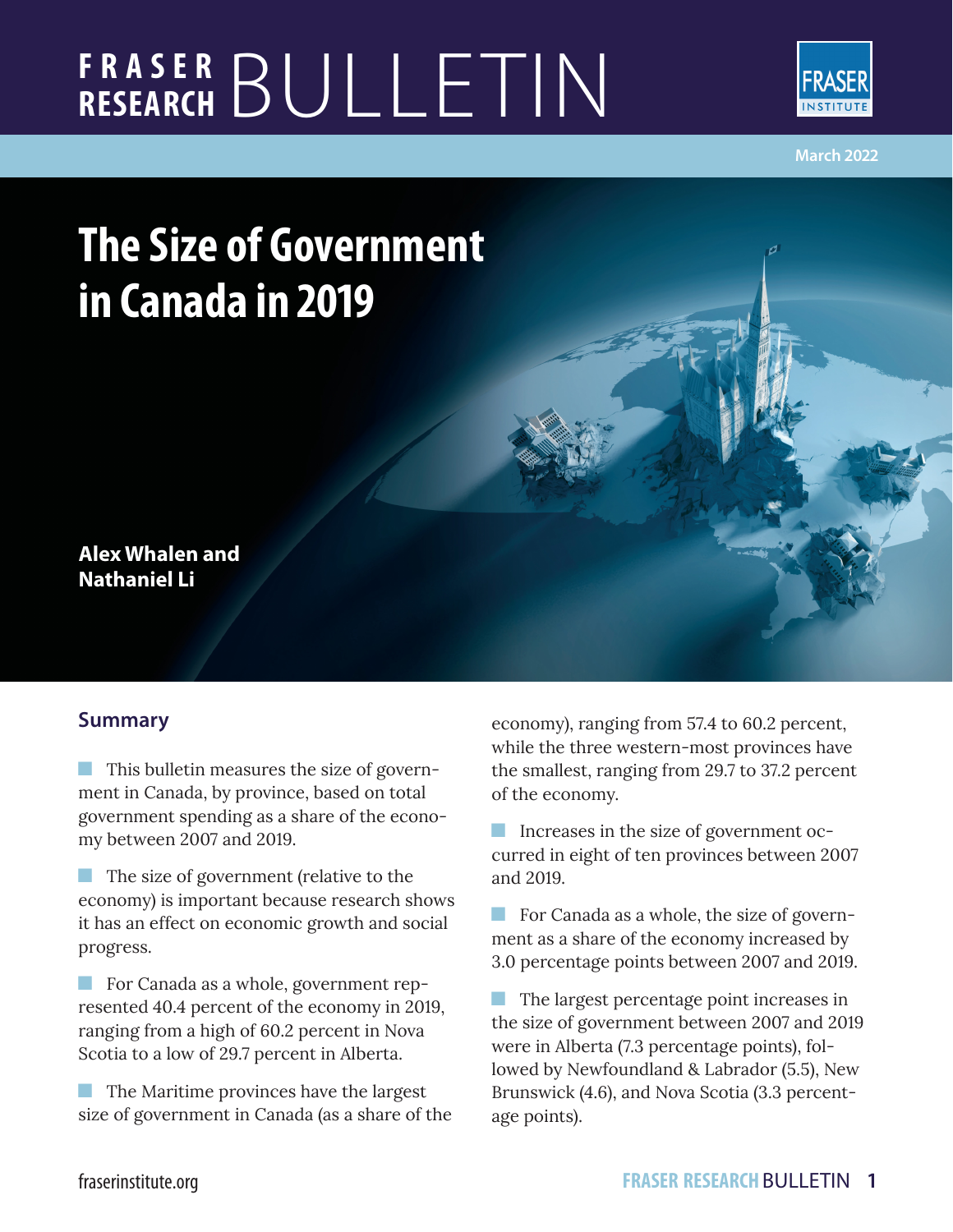#### **Introduction**

To what degree are the resources of an economy controlled by government? In Canada, a large share of our overall resources is taxed and later spent by various governments at the municipal, provincial, and federal levels. The share of overall economic activity directed or controlled by government has important implications for economic freedom, growth, and standards of living, among others.

The size of government in Canada increased enormously during the COVID-19 pandemic. The degree to which this increase is temporary—or permanent—remains to be seen. This bulletin focuses on a different question: what was the size of government in Canada before the pandemic?

Data from 2019 provide the answer. This period does not capture the significant spike in spending that began in the spring of 2020 as the pandemic took hold. Given these anomalies in the 2020 data, we use data from 2019 here to provide a full picture of the size of government in Canada in 2019, this bulletin incorporates total government spending across all levels of government. We examine individual provincial spending levels and we look at what has changed since 2007, i.e., the period before the last recession. We conclude with data on the distribution of government spending (how government spends) as well as changes in distribution since 2007.

#### **Size of government in Canada as a share of the economy (GDP)**

One way to measure the size of government is to calculate total consolidated government spending as a share of the economy (GDP). Total consolidated government spending relies on

Statistics Canada data<sup>1</sup> on spending by government at all levels, including municipal, provincial, and federal. Further, it includes government spending across all categories, namely, spending on goods and services and transfer payments, as well as capital transfers and subsidies. This total spending number is then compared to the size of a given economy, as measured by gross domestic product (GDP). The result is a measure of the size of government which is consistent across jurisdictions and can be used to compare provinces and measure the country as a whole.

Figure 1 displays data on the size of government in Canada in 2019 for each province**<sup>2</sup>** and for Canada as a whole. This includes all levels of government spending adjusting for transfers between governments. The data reveal a wide range in the size of governments across the country. They represent a low of 29.7 percent of the economy in Alberta to a high of 60.2 percent of the economy in Nova Scotia**.** The measure for Canada shows that government represented 40.4 percent of the overall economy in 2019.

**1** For the purposes of this study, we focus on government sector spending as the primary measure of the size of government. While this stands as a good measure, it should be noted that the effective economic influence of government is larger than simply what the government spends. Additional ways by which governments can exert this influence include tax expenditures and regulatory costs. One study found that tax expenditures in Canada result in the "true" size of government being about 25 percent higher than is generally reported (Sheikh, 2014).

**2** Spending in each province means total consolidated government spending, i.e., the data for each province is spending at all levels of government, not simply provincial spending.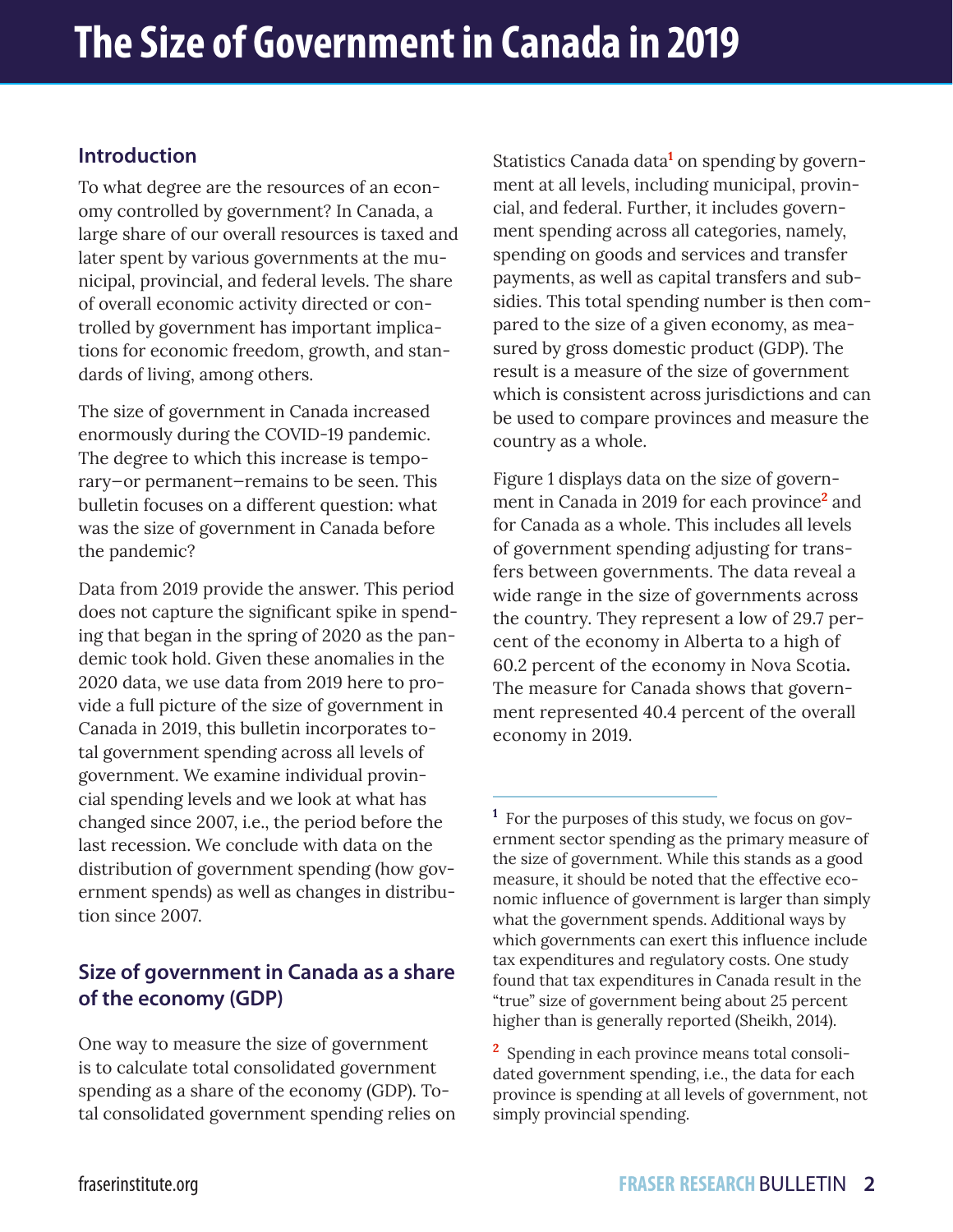

#### **Figure 1: Total Consolidated Government Spending as a Percentage of GDP, 2019**

Sources: Statistics Canada, 2021b, 2021c; calculations by authors.

The data reveal some geographic differences. In Canada, the size of government is largest in the three Maritime provinces, with Nova Scotia ranking highest at 60.2 percent of the economy, Prince Edward Island second at 58.5 percent, and New Brunswick third at 57.4 percent. The three western-most provinces have the lowest size of government as a share of the economy. Alberta had the smallest share of government spending relative to the economy at 29.7 percent, followed by British Columbia at 35.7 percent, and Saskatchewan third at 37.2 percent. It's worth noting the material gap between Alberta as the province with the smallest share of government as a proportion of the economy and second-place British Columbia.**<sup>3</sup>**

To better understand how the size of government has changed over time, table 1 presents

between the size of government and the economy, how the economy performs, and effects on social progress. One analysis conducted by economist Livio Di Matteo in 2013, for example, found the growth-optimizing level of government to be 26 percent, concluding that "few additional benefits" occur once the government sector has reached 30 to 35 percent of GDP. Interested readers can consult Di Matteo (2013) for details of that study, Tanzi and Schuknecht (1998) for further analysis on the relationship between the size of government and economic and social performance, and Whalen and Globerman (2020) for a summary of research in this area. Further research has shown that Canada's economic performance in the latest pre-recession period was the weakest of the past five recessions (Clemens, Palacios, and Veldhuis, 2021). Given what we know of the relationship between economic growth and the size of government, this is worth noting.

**<sup>3</sup>** While not a central focus of this bulletin, there is a large body of research investigating the relationship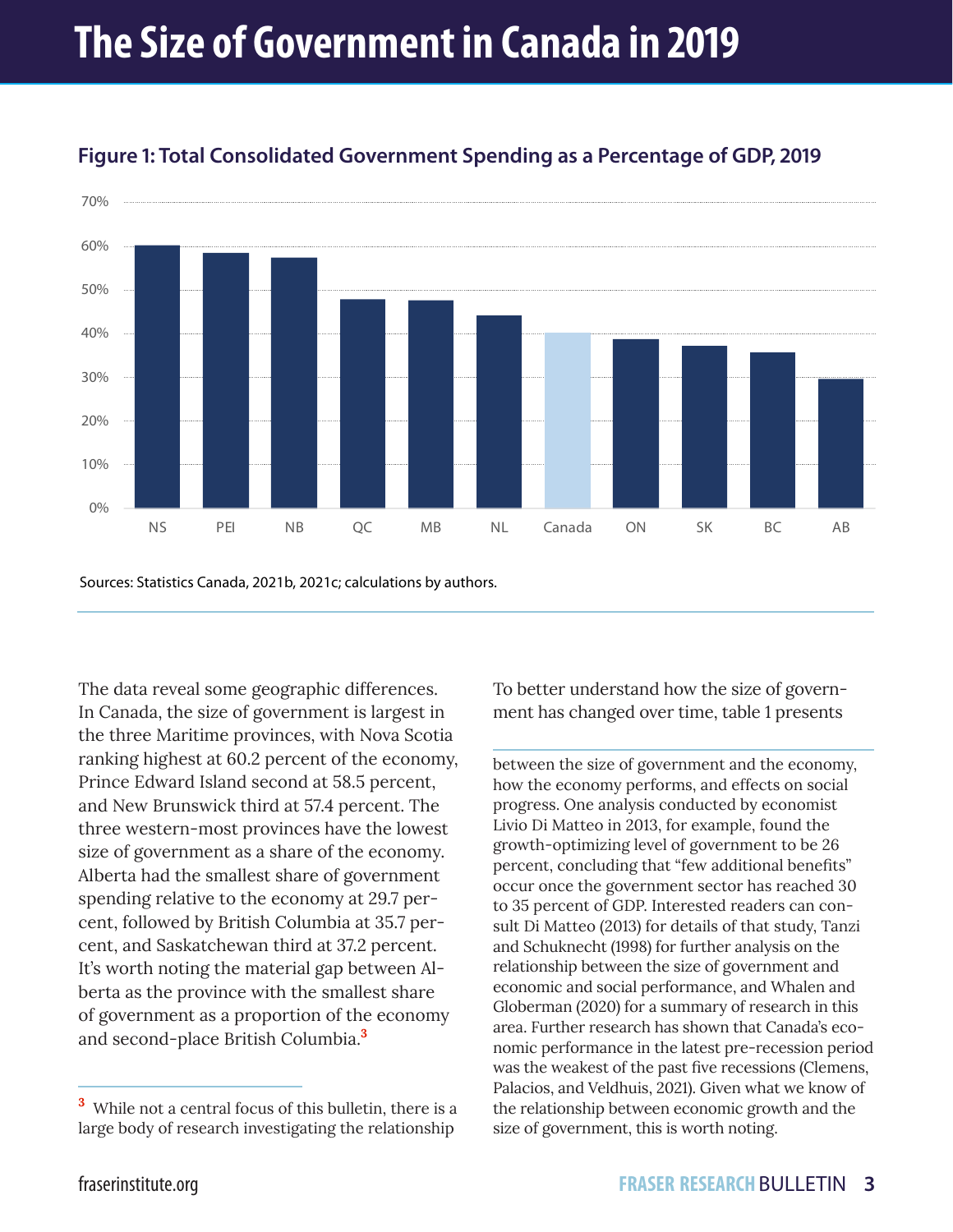|           | 2007  | 2008  | 2009  | 2010  | 2011  | 2012 2013 |       | 2014  | 2015  | -2016 | 2017  | 2018  | -2019 |
|-----------|-------|-------|-------|-------|-------|-----------|-------|-------|-------|-------|-------|-------|-------|
| Canada    | 37.4% | 37.9% | 42.0% | 41.3% | 40.4% | 39.9%     | 39.3% | 38.2% | 39.6% | 40.3% | 39.8% | 40.0% | 40.4% |
| NL.       | 38.7% | 36.0% | 50.4% | 44.7% | 40.5% | 43.2%     | 40.1% | 40.1% | 45.4% | 46.4% | 44.2% | 44.4% | 44.1% |
| PEI       | 61.6% | 63.8% | 65.7% | 63.8% | 62.8% | 61.6%     | 60.5% | 59.1% | 58.5% | 57.3% | 57.4% | 58.4% | 58.5% |
| NS.       | 56.9% | 57.5% | 60.4% | 59.2% | 60.8% | 62.6%     | 61.6% | 60.9% | 61.0% | 60.6% | 60.4% | 60.9% | 60.2% |
| NB        | 52.7% | 55.2% | 57.2% | 56.5% | 55.4% | 55.9%     | 56.7% | 56.0% | 56.2% | 56.7% | 56.6% | 56.7% | 57.4% |
| QC        | 47.4% | 48.1% | 49.5% | 49.0% | 48.9% | 48.9%     | 49.0% | 48.7% | 48.4% | 48.5% | 48.2% | 47.8% | 47.8% |
| <b>ON</b> | 35.8% | 37.7% | 41.0% | 41.0% | 40.8% | 39.6%     | 39.7% | 38.6% | 38.2% | 37.8% | 38.0% | 38.7% | 38.8% |
| <b>MB</b> | 45.0% | 45.7% | 48.9% | 47.6% | 48.6% | 46.7%     | 46.1% | 45.4% | 45.9% | 46.7% | 46.0% | 46.4% | 47.7% |
| <b>SK</b> | 37.7% | 31.0% | 36.5% | 37.0% | 33.0% | 32.0%     | 29.9% | 30.7% | 33.6% | 36.7% | 35.7% | 35.4% | 37.2% |
| AB        | 22.4% | 21.9% | 27.8% | 26.6% | 24.8% | 24.7%     | 23.3% | 22.0% | 27.0% | 30.3% | 29.3% | 28.9% | 29.7% |
| <b>BC</b> | 34.8% | 36.1% | 39.0% | 38.4% | 37.6% | 37.9%     | 37.6% | 36.0% | 36.5% | 36.0% | 35.3% | 35.4% | 35.7% |
|           |       |       |       |       |       |           |       |       |       |       |       |       |       |

#### **Table 1: Total Consolidated Government Spending as a Percentage of GDP, 2007 to 2019**

Sources: Statistics Canada. 2021b, 2021c; calculations by authors.

data from 2007 to 2019. The year 2007 is the last full year prior to the 2008 recession, while 2019 is the last full year prior to the 2020 recession.

Between 2007 and 2019, the size of government as a share of the economy for Canada as a whole increased by 3.0 percentage points, as detailed in figure 2. The size of government also increased in eight of the 10 provinces during that period, with the largest increase occuring in Alberta, at 7.3 percentage points. The next largest increases were all in Atlantic Canada: Newfoundland & Labrador at 5.5 percentage points, New Brunswick at 4.6 percentage points, and Nova Scotia at 3.3 percentage points. The only provinces where the size of government decreased were Saskatchewan (by 0.5 percentage points) and Prince Edward Island (by 3.1 percentage points)**.** 

A couple of these cases are worth examining in more detail. First, the increase in Alberta's size

of government was substantial compared to other provinces (a rise of 1.9 percentage points more than the province with the next largest increase). Prince Edward Island, on the other hand, recorded the largest decrease at 3.1 percentage points though the province was starting from the position of having the largest size of government in 2007. The decrease appears dramatic, but it only reduced the province's position in 2019 to second highest share of government as a proportion of the economy, still ahead of every province except Nova Scotia. In both cases, while the size of government is a concern, it should be noted that changes in GDP are a contributing factor to that growth. In the five years leading up to 2019, Alberta had the weakest economic growth in Canada (tied with Saskatchewan, at 2.4 percent), while Prince Edward Island experienced the second strongest growth (trailing only British Columbia), at 13.5 percent (Statistics Canada, 2021a). These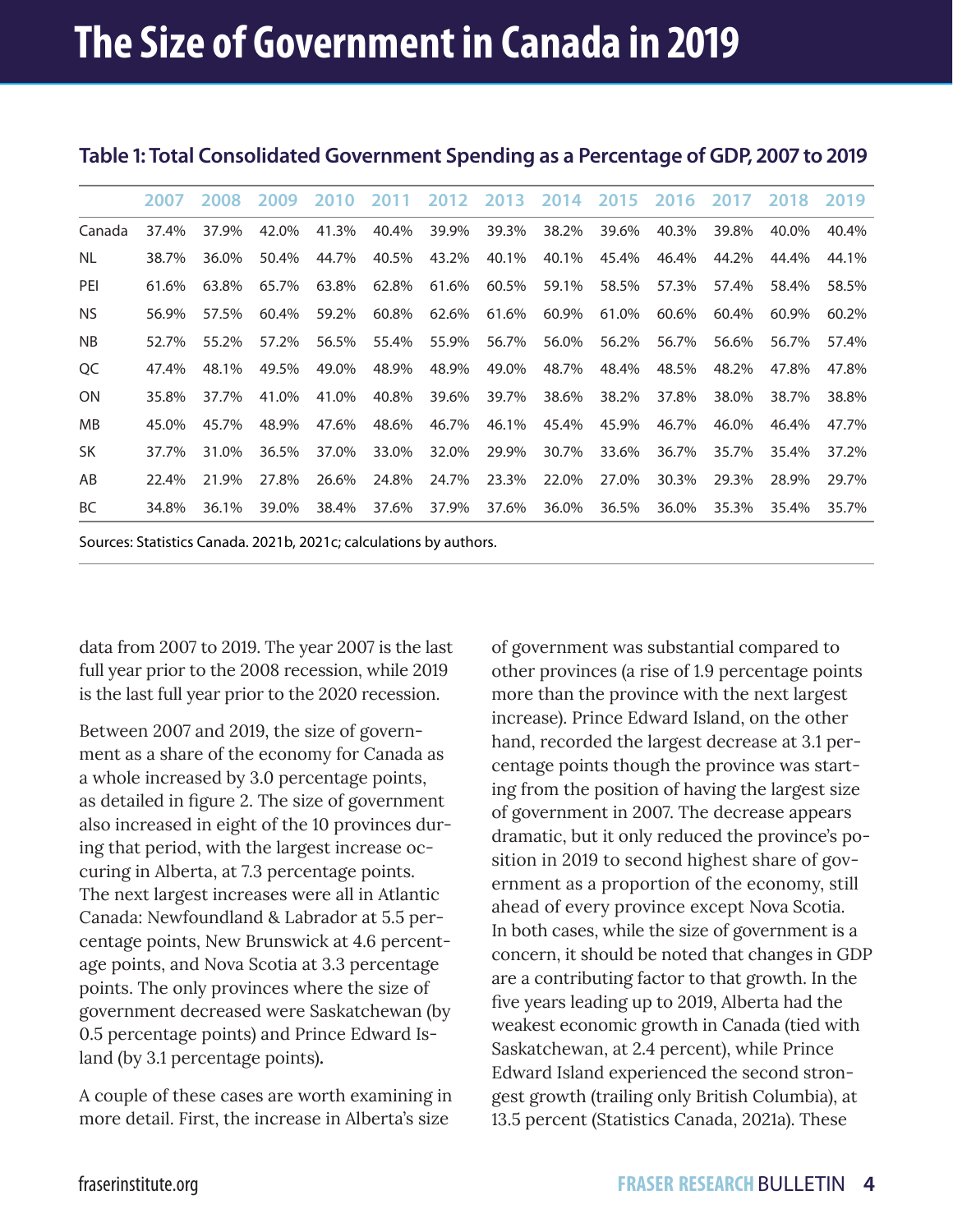## **The Size of Government in Canada in 2019**



#### **Figure 2: Total Consolidated Government Spending as a Percentage of GDP, 2007 and 2019**

changes to the size of provincial economies are one factor contributing to relative changes in the size of government.

#### **Distribution of government spending in Canada**

Having looked at the levels and changes observed in the size of government across Canada, we conclude with data on the distribution of government spending by different categories. In other words, we look at how government spends on a yearly basis. The distribution of spending is broken into four categories: goods and services, transfer payments, capital transfers and subsidies, and interest on debt.

Table 2 provides data on the distribution of government spending for Canada as a whole, i.e., the federal government and all provinces and municipalities combined, between 2007 and 2019. The data show that most government spending during this period was on goods and services, ranging from a low of 60.5 percent in 2007 to a high of 62.6 percent in 2014. This is followed by transfer payments, which range from a low of 25.9 percent in 2007 and 2012 to a high of 27.9 percent in 2017. A relatively small share of government spending goes toward capital transfers and subsidies, ranging from 3.1 percent (in several years) to a high of 4.0 percent in 2019. Interest costs on debt range from a high of 10.5 percent in 2007 to a low of 7.1 percent in 2017.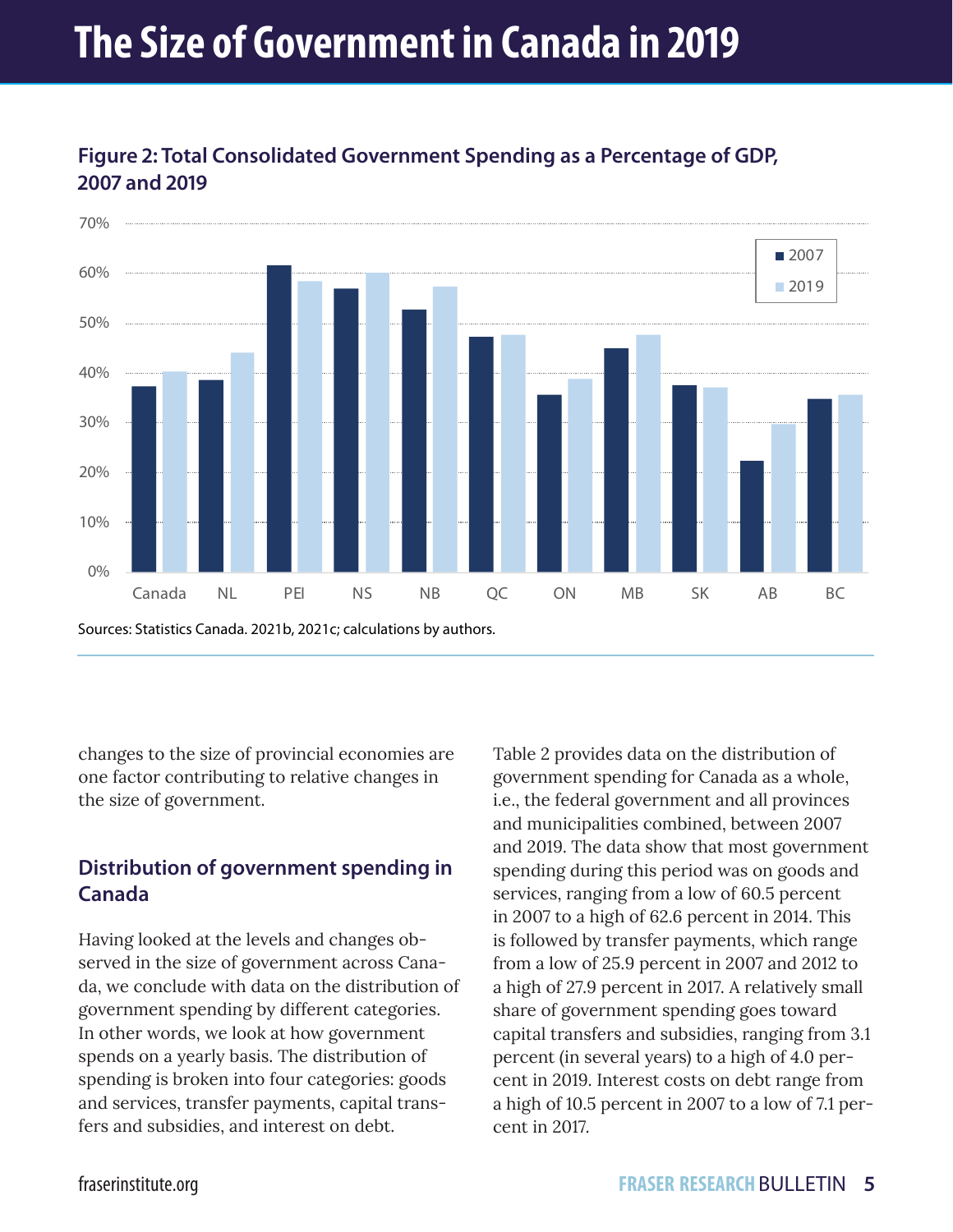#### **Table 2: Distribution of Government Expenditures, Canada, 2007 to 2019**

|                                                                                                 |       |      |           |  |                                                                               |  |  | 2007 2008 2009 2010 2011 2012 2013 2014 2015 2016 2017 2018 2019 Change |
|-------------------------------------------------------------------------------------------------|-------|------|-----------|--|-------------------------------------------------------------------------------|--|--|-------------------------------------------------------------------------|
|                                                                                                 |       |      |           |  |                                                                               |  |  |                                                                         |
| Final goods<br>and services                                                                     |       |      |           |  | 60.5% 61.1% 61.4% 61.0% 61.5% 62.0% 62.1% 62.6% 62.3% 61.9% 61.6% 61.5% 61.0% |  |  | $0.5\%$                                                                 |
| Transfer payments 25.9% 26.1% 26.6% 26.7% 26.0% 25.9% 26.3% 26.2% 26.9% 27.5% 27.9% 27.6% 27.7% |       |      |           |  |                                                                               |  |  | 1.9%                                                                    |
| Capital transfers<br>and subsidies                                                              |       |      |           |  | 3.1% 3.1% 3.2% 3.5% 3.7% 3.5% 3.2% 3.1% 3.1% 3.2% 3.4% 3.5% 4.0%              |  |  | $0.8\%$                                                                 |
| Interest on debt                                                                                | 10.5% | 9.7% | 8.8% 8.7% |  | 8.8% 8.6% 8.4% 8.1% 7.7% 7.4% 7.1% 7.3% 7.3%                                  |  |  | $-3.2\%$                                                                |
|                                                                                                 |       |      |           |  |                                                                               |  |  |                                                                         |

Sources: Statistics Canada, 2021b; calculations by authors.





Sources: Statistics Canada, 2021b; calculations by authors.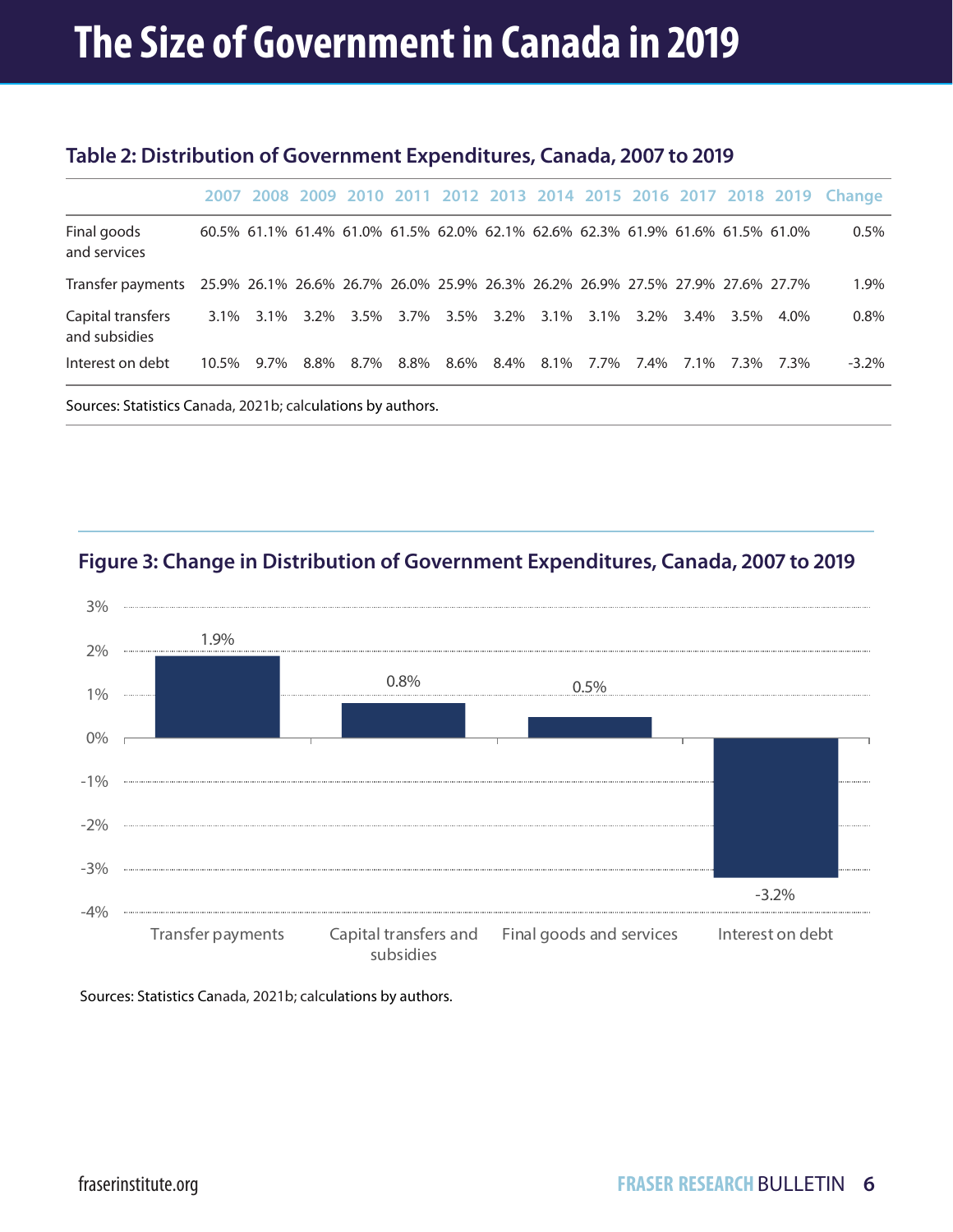While the share of government spending on these four categories remained relatively stable in the period examined, there are overall changes in the distribution of spending. Figure 3 details the percentage point changes in each category between 2007 and 2019.

The largest compositional increase in government spending (measured as a share of total spending) during this period was transfer payments. Transfer payments increased 1.9 percentage points during the period. This increase is followed by a 0.8 percentage point increase in capital transfers and subsidies, and a 0.5 percentage point increase in goods and services. Growth in these three categories is offset by a decrease in interest costs. Interest costs on government debt decreased 3.2 percentage points during the period.

Overall, the shares of government spending by category in Canada remained relatively stable between 2007 and 2019. For Canada as a whole, the largest proportional increases were for transfer payments, and the decrease was for interest costs on government debt. The appendix

(tables A1 to A4) gives a full accounting of the changes in each year, by category.

#### **Conclusion**

Measuring the size of government in Canada is important if we are to build an understanding of the degree to which government directs resources in the economies of the provinces and in Canada as a whole. In this study, we measured the size of government (as defined by total consolidated spending) s a proportion of the size of the various economies and we also looked at the composition of government spending in Canada as a whole.

From the data above, we can see that government spending as a share of the economy has been growing in Canada, even before the pandemic. While government tends to be larger in Canada's eastern provinces and relatively smaller in the west, all but two provinces experienced growth in government spending relative to the size of the economy, meaning that government spending (consolidated) has been growing faster than the overall economy.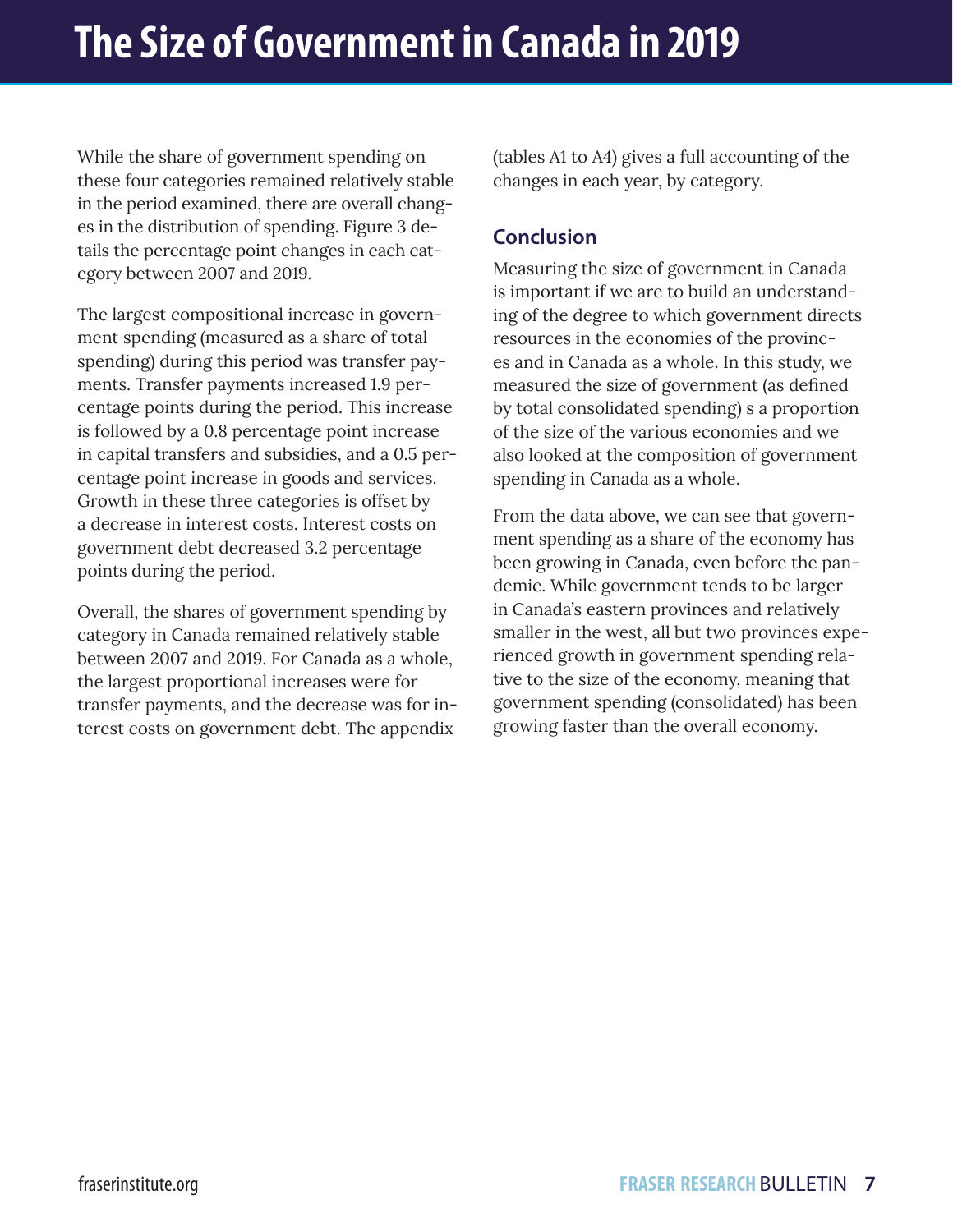#### **Appendix**

This appendix gives a full accounting of the changes for each year, for each province and for Canada as a whole, by category.

#### **Table A1: Total Consolidated Government Spending on Goods and Services as a Percentage of Total Government Spending, 2007-2020**

|           |          |       |       | 2007 2008 2009 2010 2011 2012 2013 2014 2015 2016 2017 2018 2019 2020 |       |             |             |             |                                                                                  |       |                         |             |       |       |
|-----------|----------|-------|-------|-----------------------------------------------------------------------|-------|-------------|-------------|-------------|----------------------------------------------------------------------------------|-------|-------------------------|-------------|-------|-------|
| Canada    | $60.5\%$ | 61.1% |       | 61.4% 61.0%                                                           |       |             |             |             | $61.5\%$ 62.0% 62.1% 62.6% 62.3% 61.9% 61.6%                                     |       |                         | 61.5%       | 61.0% | 50.8% |
| NL.       | 61.1%    | 60.2% | 60.8% | 62.2%                                                                 |       |             |             |             | $62.5\%$ 61.2% 62.1% 62.6% 62.6% 61.6% 61.0%                                     |       |                         | 61.2%       | 60.6% | 53.7% |
| PEI       | 60.9%    | 61.7% | 60.7% | 61.8%                                                                 |       |             |             |             | 61.3% 61.4% 61.9% 62.5% 61.8% 60.9%                                              |       | 60.2%                   | 59.6%       | 59.2% | 51.6% |
| NS.       | 63.7%    | 64.6% | 64.1% | 64.4%                                                                 |       |             |             |             | 64.6% 64.5% 65.0% 65.5% 65.1% 64.9%                                              |       |                         | 64.8% 65.1% | 65.1% | 57.6% |
| <b>NB</b> | 61.4%    | 62.2% | 62.2% | 62.4%                                                                 |       |             |             |             | 62.1% 62.4% 62.1% 62.4% 61.6% 61.7% 61.6% 62.0%                                  |       |                         |             | 62.0% | 55.5% |
| QC        | 54.6%    | 54.1% | 55.0% | 55.0%                                                                 |       |             |             |             | 55.2% 55.2% 55.6% 56.0% 55.7% 55.6% 55.8% 55.7%                                  |       |                         |             | 55.6% | 47.7% |
| <b>ON</b> | 62.4%    | 63.4% | 62.9% | 61.9%                                                                 |       |             |             |             | $62.3\%$ $63.3\%$ $63.0\%$ $63.6\%$ $63.4\%$ $63.1\%$ $62.6\%$ $62.1\%$ $61.3\%$ |       |                         |             |       | 50.2% |
| MB.       | 63.0%    | 64.6% | 65.0% | 64.6%                                                                 |       |             |             |             | 64.5% 66.1% 66.5% 66.7% 65.9% 65.0%                                              |       | 64.9%                   | 64.9%       | 64.0% | 55.9% |
| <b>SK</b> | 60.8%    | 61.6% | 62.7% | 61.4%                                                                 |       | 62.2% 62.6% | 64.2% 64.5% |             |                                                                                  |       | 64.9% 63.5% 64.3% 64.1% |             | 63.1% | 54.4% |
| AB        | 66.4%    | 67.2% | 68.3% | 67.9%                                                                 |       |             |             |             | 70.1% 70.7% 70.5% 71.0% 70.0% 68.9%                                              |       | 67.7%                   | 68.1%       | 67.2% | 53.0% |
| BC        | 62.0%    | 62.7% | 63.1% | 63.0%                                                                 | 63.0% | 63.2%       |             | 63.8% 64.0% | 63.5%                                                                            | 62.9% | 63.0%                   | 62.9%       | 62.8% | 50.9% |

Sources: Statistics Canada. 2021b; calculations by authors.

#### **Table A2: Total Consolidated Government Spending on Transfer Payments as a Percentage of Total Government Spending, 2007-2020**

|           | 2007  | 2008  | 2009  | 2010  | 2011  |             | 2012 2013 2014 2015 2016 2017 2018 |             |       |       |       |       | 2019 2020 |       |
|-----------|-------|-------|-------|-------|-------|-------------|------------------------------------|-------------|-------|-------|-------|-------|-----------|-------|
| Canada    | 25.9% | 26.1% | 26.6% | 26.7% | 26.0% | 25.9%       | 26.3%                              | 26.2%       | 26.9% | 27.5% | 27.9% | 27.6% | 27.7%     | 33.4% |
| NL.       | 25.9% | 26.9% | 26.5% | 25.6% | 25.6% | 26.5%       | 26.4%                              | 26.7%       | 27.5% | 29.2% | 30.7% | 30.5% | 30.6%     | 33.9% |
| PEI       | 26.1% | 25.6% | 26.4% | 26.4% | 26.5% | 27.1%       | 27.3%                              | 27.7%       | 28.5% | 29.5% | 29.7% | 29.9% | 29.9%     | 33.5% |
| NS.       | 24.5% | 24.5% | 25.6% | 25.5% | 25.3% | 25.8%       | 25.9%                              | 25.7%       | 26.5% | 27.1% | 27.5% | 27.2% | 27.3%     | 32.0% |
| NB.       | 26.5% | 26.5% | 27.1% | 27.0% | 27.0% | 27.5%       | 28.2%                              | 28.5%       | 29.7% | 30.4% | 30.7% | 30.4% | 30.5%     | 33.6% |
| OC.       | 27.4% | 28.8% | 29.1% | 28.9% |       | 28.3% 28.7% |                                    | 28.8% 29.0% | 29.8% | 30.0% | 30.0% | 29.6% | 29.6%     | 33.4% |
| <b>ON</b> | 25.2% | 25.0% | 26.3% | 26.8% |       | 25.7% 25.0% |                                    | 25.5% 25.3% | 25.8% | 26.2% | 27.0% | 26.6% | 26.8%     | 33.6% |
| MB.       | 22.2% | 22.1% | 22.4% | 22.5% | 21.9% | 22.1%       | 22.3%                              | 22.7%       | 23.8% | 24.7% | 25.0% | 24.7% | 25.3%     | 30.6% |
| SK.       | 25.4% | 26.5% | 25.7% | 24.2% | 24.3% | 25.1%       | 26.2%                              | 25.7%       | 26.3% | 26.8% | 27.2% | 27.2% | 27.7%     | 33.1% |
| AB        | 22.6% | 22.1% | 21.9% | 22.0% | 21.2% | 20.6%       | 21.4%                              | 21.3%       | 22.4% | 24.0% | 24.2% | 24.1% | 24.2%     | 30.9% |
| BC        | 25.4% | 25.4% | 25.8% | 26.0% | 25.9% | 26.2%       | 26.1%                              | 26.3%       | 27.0% | 27.9% | 28.0% | 28.1% | 28.2%     | 35.1% |

Sources: Statistics Canada. 2021b; calculations by authors.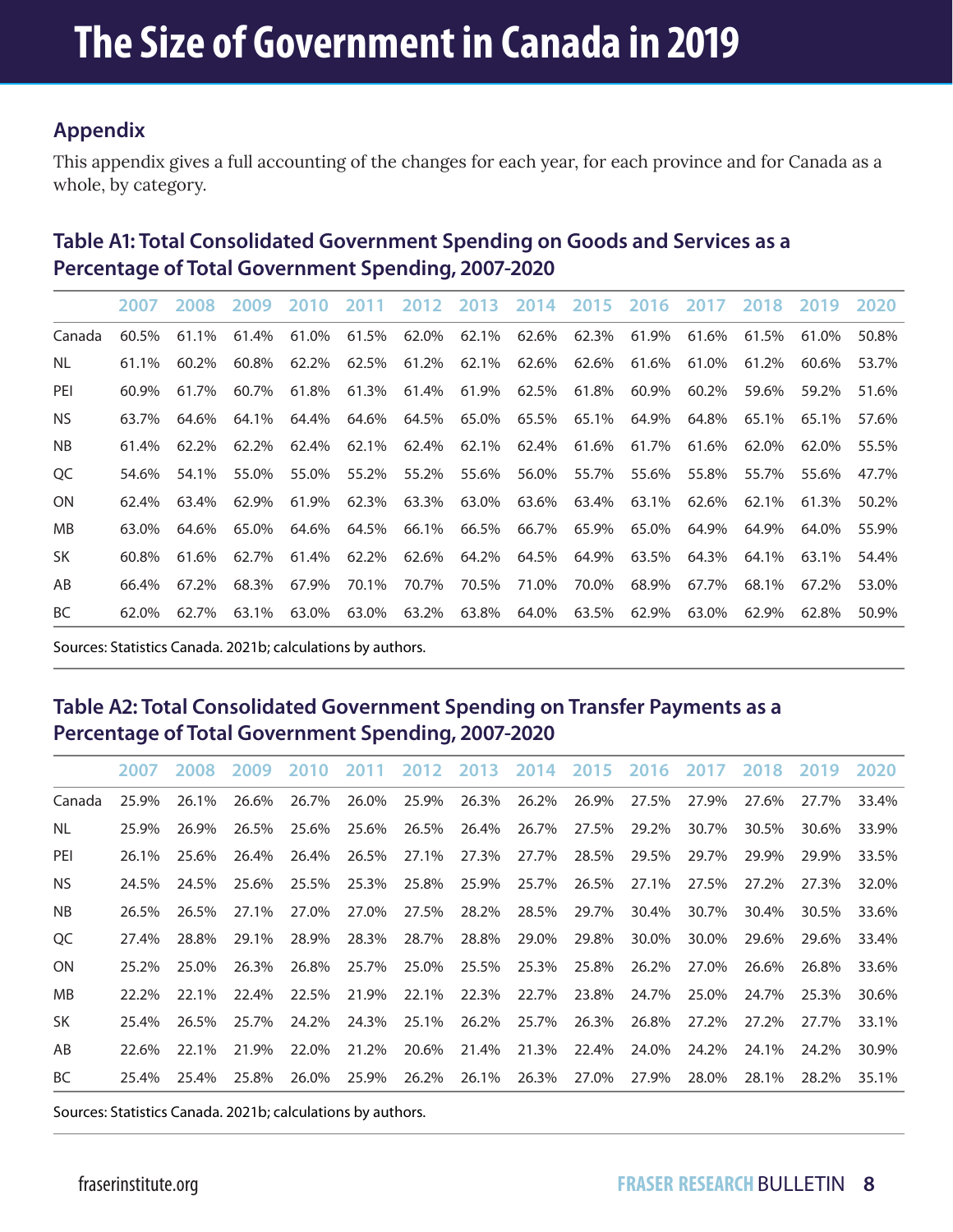#### **Table A3: Total Consolidated Government Spending on Debt Interest as a Percentage of Total Government Spending, 2007-2020**

|           | 2007  | 2008  | 2009    | 2010    | 2011    | 2012  | 2013  | 2014  | 2015  | 2016  | 2017    | 2018    | 2019 | 2020    |
|-----------|-------|-------|---------|---------|---------|-------|-------|-------|-------|-------|---------|---------|------|---------|
| Canada    | 10.5% | 9.7%  | 8.8%    | 8.7%    | 8.8%    | 8.6%  | 8.4%  | 8.1%  | 7.7%  | 7.4%  | 7.1%    | 7.3%    | 7.3% | 5.6%    |
| NL        | 11.5% | 11.2% | 10.7%   | 10.0%   | 9.4%    | 9.9%  | 9.5%  | 8.6%  | 8.0%  | 7.3%  | 6.4%    | 6.5%    | 6.9% | 6.1%    |
| PEI       | 9.2%  | 8.5%  | 8.1%    | 7.5%    | 7.7%    | 7.3%  | 7.3%  | 7.1%  | 6.7%  | 6.2%  | 5.9%    | 5.9%    | 5.7% | 4.7%    |
| <b>NS</b> | 10.0% | 9.3%  | 8.5%    | 8.1%    | 7.9%    | 7.6%  | 7.4%  | 6.9%  | 6.5%  | 6.1%  | 5.8%    | 5.8%    | 5.7% | 4.6%    |
| <b>NB</b> | 10.6% | 9.8%  | $9.2\%$ | 9.1%    | $9.2\%$ | 8.6%  | 8.4%  | 8.0%  | 7.5%  | 7.0%  | $6.6\%$ | 6.6%    | 6.4% | 5.2%    |
| QC        | 13.1% | 12.3% | 11.2%   | 11.5%   | 11.7%   | 11.3% | 11.2% | 10.9% | 10.6% | 10.2% | 9.9%    | 10.1%   | 9.9% | 7.9%    |
| <b>ON</b> | 10.4% | 9.6%  | 8.6%    | 8.6%    | 8.7%    | 8.6%  | 8.5%  | 8.2%  | 7.7%  | 7.4%  | 7.1%    | $7.2\%$ | 7.2% | 5.3%    |
| <b>MB</b> | 11.7% | 10.8% | 9.6%    | 9.4%    | 9.2%    | 8.9%  | 8.6%  | 8.2%  | 7.9%  | 8.1%  | 8.0%    | 8.4%    | 8.5% | $6.9\%$ |
| <b>SK</b> | 8.9%  | 8.3%  | 7.5%    | $6.7\%$ | 6.6%    | 6.4%  | 6.1%  | 5.8%  | 5.3%  | 5.0%  | 5.2%    | 5.6%    | 5.8% | 4.9%    |
| AB        | 7.1%  | 6.4%  | 5.5%    | 5.6%    | 5.7%    | 5.3%  | 5.2%  | 5.1%  | 4.9%  | 4.4%  | 4.5%    | 5.2%    | 5.4% | 4.2%    |
| BC        | 9.7%  | 8.9%  | 8.1%    | 8.0%    | 8.1%    | 7.5%  | 7.4%  | 7.0%  | 6.7%  | 6.3%  | 6.0%    | 6.1%    | 5.9% | 4.3%    |

Sources: Statistics Canada. 2021b; calculations by authors.

#### **Table A4: Total Consolidated Government Spending onCapital Transfers and Subsidies as a Percentage of Total Government Spending, 2007-2020**

|           | 2007 | 2008    | 2009 | 2010 | 2011    | 2012 | 2013 | 2014 | 2015 | 2016 | 2017 | 2018 | 2019 | 2020  |
|-----------|------|---------|------|------|---------|------|------|------|------|------|------|------|------|-------|
| Canada    | 3.1% | 3.1%    | 3.2% | 3.5% | 3.7%    | 3.5% | 3.2% | 3.1% | 3.1% | 3.2% | 3.4% | 3.5% | 4.0% | 10.1% |
| NL        | 1.5% | 1.8%    | 1.9% | 2.2% | 2.5%    | 2.4% | 2.1% | 2.1% | 1.9% | 1.9% | 1.9% | 1.7% | 1.9% | 6.3%  |
| PEI       | 3.9% | 4.3%    | 4.9% | 4.3% | 4.5%    | 4.2% | 3.4% | 2.7% | 2.9% | 3.3% | 4.2% | 4.6% | 5.2% | 10.2% |
| NS.       | 1.8% | 1.6%    | 1.8% | 2.0% | 2.2%    | 2.1% | 1.8% | 1.9% | 1.8% | 1.9% | 1.9% | 1.9% | 1.9% | 5.7%  |
| <b>NB</b> | 1.5% | 1.4%    | 1.5% | 1.5% | 1.8%    | 1.5% | 1.3% | 1.1% | 1.1% | 0.9% | 1.1% | 1.1% | 1.1% | 5.7%  |
| QC        | 4.9% | 4.7%    | 4.6% | 4.7% | 4.8%    | 4.7% | 4.4% | 4.2% | 4.0% | 4.3% | 4.3% | 4.5% | 4.9% | 11.0% |
| ON        | 2.0% | 1.9%    | 2.2% | 2.7% | 3.4%    | 3.1% | 3.0% | 2.9% | 3.0% | 3.2% | 3.3% | 4.1% | 4.7% | 10.8% |
| <b>MB</b> | 3.2% | 2.5%    | 3.0% | 3.5% | 4.4%    | 2.9% | 2.6% | 2.5% | 2.3% | 2.2% | 2.1% | 2.0% | 2.1% | 6.6%  |
| SK        | 4.8% | $3.6\%$ | 4.2% | 7.6% | 6.9%    | 5.9% | 3.5% | 4.0% | 3.5% | 4.7% | 3.3% | 3.1% | 3.3% | 7.6%  |
| AB        | 3.9% | 4.3%    | 4.3% | 4.5% | $3.0\%$ | 3.4% | 2.8% | 2.7% | 2.8% | 2.7% | 3.6% | 2.6% | 3.2% | 11.9% |
| BC        | 3.0% | 3.0%    | 3.1% | 3.0% | $3.0\%$ | 3.1% | 2.7% | 2.7% | 2.7% | 2.9% | 3.0% | 2.9% | 3.1% | 9.6%  |
|           |      |         |      |      |         |      |      |      |      |      |      |      |      |       |

Sources: Statistics Canada. 2021b; calculations by authors.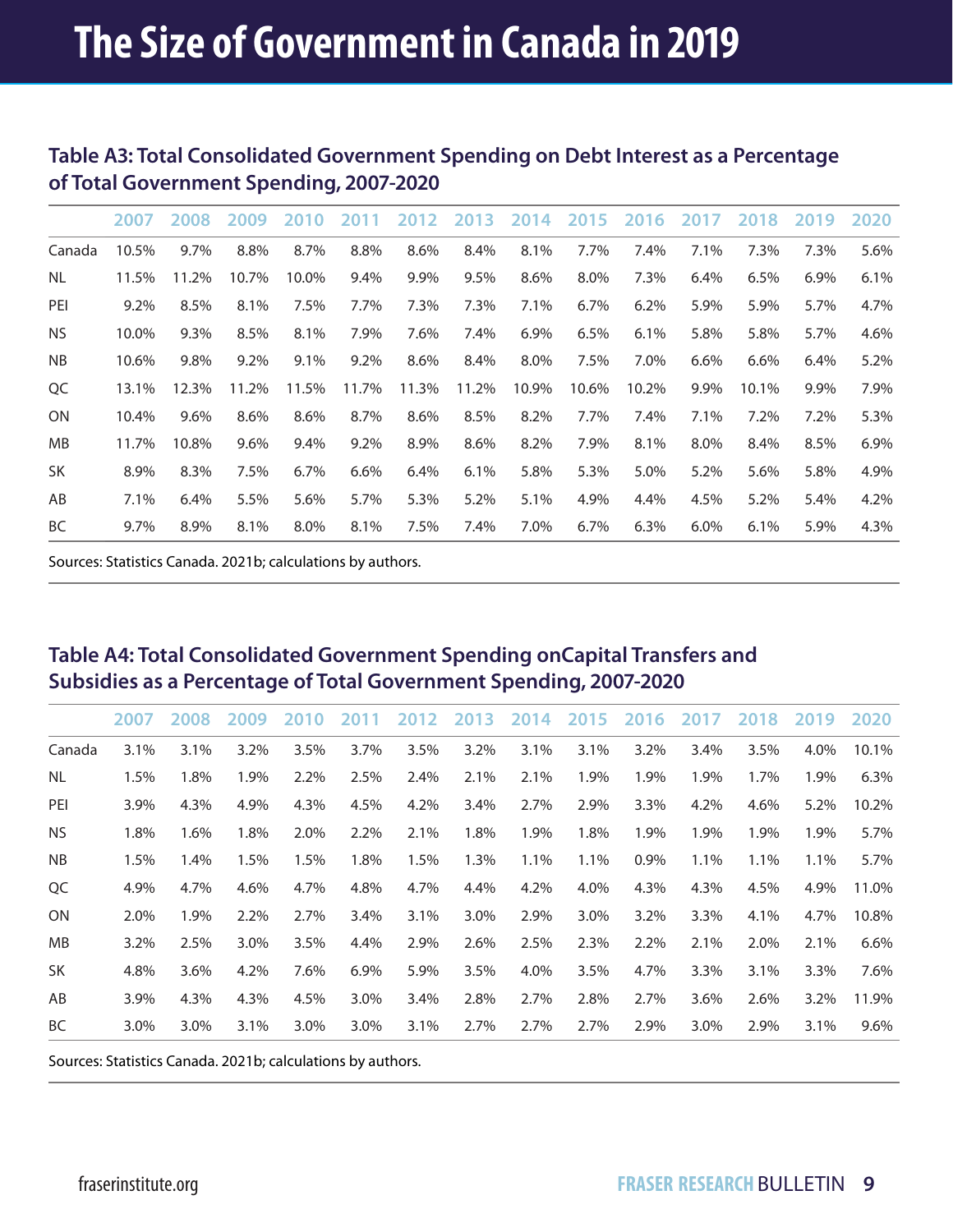#### **References**

- Clemens, Jason, and Milagros Palacios, and Niels Veldhuis (2021). *Comparing Economic Performance in Five Pre-Recession Periods*. Fraser Institute. <[https://www.fraserinsti](https://www.fraserinstitute.org/sites/default/files/comparing-economic-performance-in-five-pre-recession-periods.pdf)[tute.org/sites/default/files/comparing-eco](https://www.fraserinstitute.org/sites/default/files/comparing-economic-performance-in-five-pre-recession-periods.pdf)[nomic-performance-in-five-pre-recession](https://www.fraserinstitute.org/sites/default/files/comparing-economic-performance-in-five-pre-recession-periods.pdf)[periods.pdf](https://www.fraserinstitute.org/sites/default/files/comparing-economic-performance-in-five-pre-recession-periods.pdf)>, as of March 9, 2022.
- Di Matteo, Livio (2013). *Measuring Government in the Twenty-first Century: An International Overview of the Size and Efficiency of Public Spending*. Fraser Institute. <[https://www.](https://www.fraserinstitute.org/studies/measuring-government-in-the-21st-century) [fraserinstitute.org/studies/measuring-gov](https://www.fraserinstitute.org/studies/measuring-government-in-the-21st-century)[ernment-in-the-21st-century](https://www.fraserinstitute.org/studies/measuring-government-in-the-21st-century)>, as of March 9, 2022.
- Sheikh, Munir (2014). *Estimating the True Size of Government: Adjusting for Tax Expenditures*. MacDonald-Laurier Institute. [<https://www.](https://www.macdonaldlaurier.ca/files/pdf/MLISheikhPaper02-14-final.pdf) [macdonaldlaurier.ca/files/pdf/MLISheikhPa](https://www.macdonaldlaurier.ca/files/pdf/MLISheikhPaper02-14-final.pdf)[per02-14-final.pdf](https://www.macdonaldlaurier.ca/files/pdf/MLISheikhPaper02-14-final.pdf)>, as of March 9, 2022.
- Statistics Canada (2021a). *Table 36-10-0402- 02: Gross Domestic Product (GDP) at Basic Prices, by Industry, Provinces and Territories, Growth Rates (x 1,000,000).* Statistics Canada. [<https://www150.statcan.gc.ca/t1/tbl1/en/](https://www150.statcan.gc.ca/t1/tbl1/en/tv.action?pid=3610040202&pickMembers%5B0%5D=3.1&pickMembers%5B1%5D=2.2&cubeTimeFrame.startYear=2019&referencePeriods=20190101%2C20190101) [tv.action?pid=3610040202&pickMembers%5B](https://www150.statcan.gc.ca/t1/tbl1/en/tv.action?pid=3610040202&pickMembers%5B0%5D=3.1&pickMembers%5B1%5D=2.2&cubeTimeFrame.startYear=2019&referencePeriods=20190101%2C20190101) [0%5D=3.1&pickMembers%5B1%5D=2.2&cube](https://www150.statcan.gc.ca/t1/tbl1/en/tv.action?pid=3610040202&pickMembers%5B0%5D=3.1&pickMembers%5B1%5D=2.2&cubeTimeFrame.startYear=2019&referencePeriods=20190101%2C20190101) [TimeFrame.startYear=2019&referencePeriods](https://www150.statcan.gc.ca/t1/tbl1/en/tv.action?pid=3610040202&pickMembers%5B0%5D=3.1&pickMembers%5B1%5D=2.2&cubeTimeFrame.startYear=2019&referencePeriods=20190101%2C20190101) [=20190101%2C20190101>](https://www150.statcan.gc.ca/t1/tbl1/en/tv.action?pid=3610040202&pickMembers%5B0%5D=3.1&pickMembers%5B1%5D=2.2&cubeTimeFrame.startYear=2019&referencePeriods=20190101%2C20190101), as of March 9, 2022.
- Statistics Canada (2021b). Table 36-10-0450-01: Revenue, Expenditure and Budgetary Balance – General Governments, Provincial and Territorial Economic Accounts. Statistics Canada. <https://www150.statcan.gc.ca/t1/tbl1/en/ tv.action?pid=3610045001>, as of March 9, 2022.
- Statistics Canada (2021c). Table 36-10-0222-01: Gross Domestic Product, Expenditure-Based, Provincial and Territorial, Annual. Statistics Canada. <https://www150.statcan.gc.ca/

t1/tbl1/en/tv.action?pid=3610022201>, as of March 9, 2022.

- Tanzi, Vito, and Ludger Schuknecht (1998). Can Small Governments Secure Social and Economic Well-Being? In Herbert Grubel (ed.), *How to Use the Fiscal Surplus: What is the Optimal Size of Government?* (Fraser Institute): 69-92. <[https://www.fraserinstitute.](https://www.fraserinstitute.org/sites/default/files/HowtoUseFiscalSurplusSmallGovernments.pdf) [org/sites/default/files/HowtoUseFiscalSur](https://www.fraserinstitute.org/sites/default/files/HowtoUseFiscalSurplusSmallGovernments.pdf)[plusSmallGovernments.pdf>](https://www.fraserinstitute.org/sites/default/files/HowtoUseFiscalSurplusSmallGovernments.pdf), as of March 9, 2022.
- Whalen, Alex, and Steven Globerman (2020). *The Changing Size of Government in Canada, 2007–2019.* Fraser Institute. <[https://](https://www.fraserinstitute.org/sites/default/files/changing-size-of-government-in-canada-2007-2018.pdf) [www.fraserinstitute.org/sites/default/files/](https://www.fraserinstitute.org/sites/default/files/changing-size-of-government-in-canada-2007-2018.pdf) [changing-size-of-government-in-cana](https://www.fraserinstitute.org/sites/default/files/changing-size-of-government-in-canada-2007-2018.pdf)[da-2007-2018.pdf>](https://www.fraserinstitute.org/sites/default/files/changing-size-of-government-in-canada-2007-2018.pdf), as of March 9, 2022.

#### **Acknowledgments**

This study was generously funded with support from the Lotte and John Hecht Memorial Foundation.

 The authors wish to thank the anonymous reviewers for their suggestions and feedback. Any remaining errors or oversights are the sole responsibility of the authors.

 As the researchers have worked independently, the views and conclusions expressed in this paper do not necessarily reflect those of the Board of Directors of the Fraser Institute, the staff, or supporters.